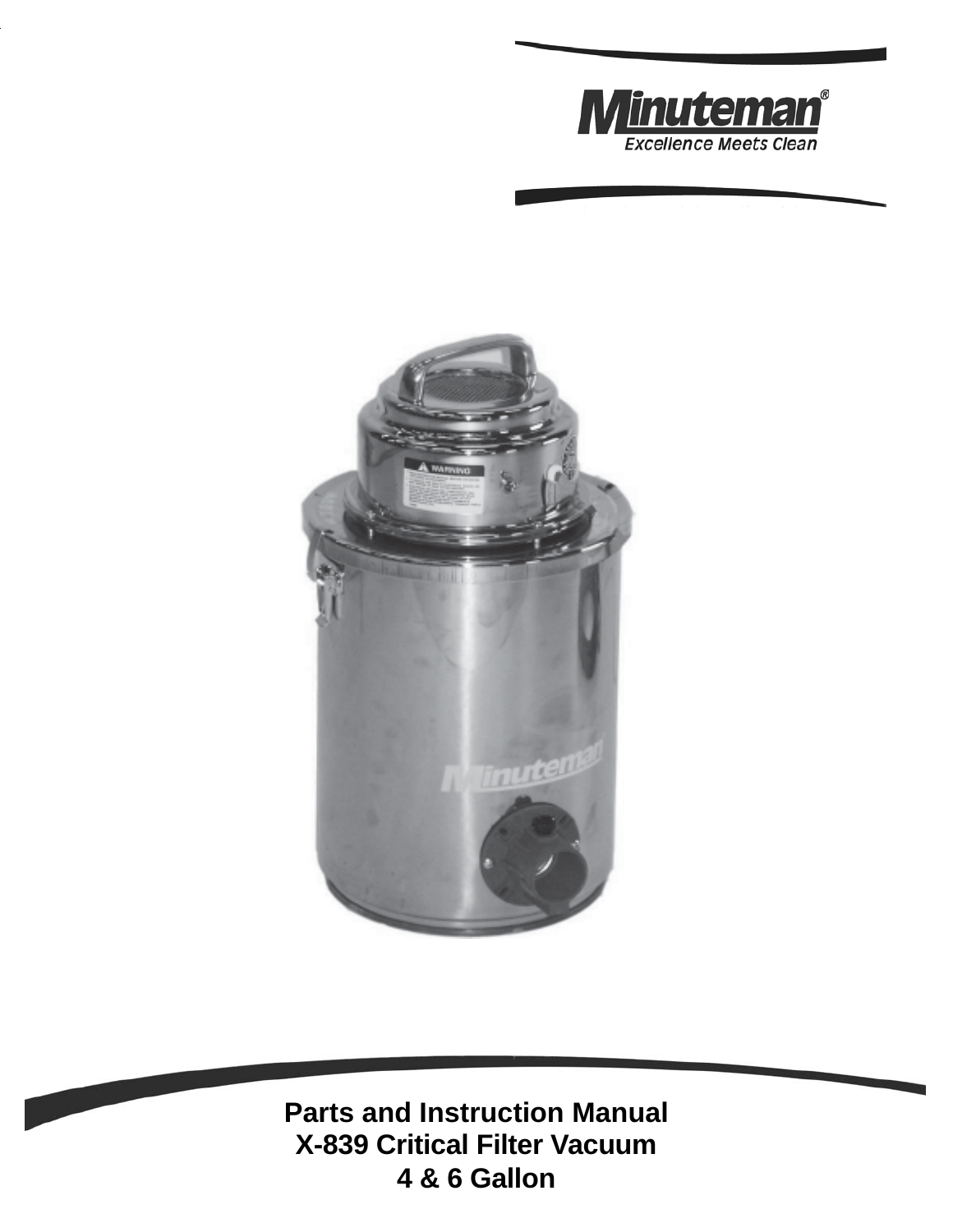This manual is furnished with each new *MINUTEMAN X-839*. This provides the necessary operating and preventive maintenance instructions. Operators must read and understand this manual before operating or servicing this machine.

This machine was designed to give you excellent performance and efficiency. For best results and minimal cost, please follow the general guidelines below:

- Operate the machine with reasonable care.
- Follow the manufacturers suggested maintenance instructions as provided in this booklet.
- Use original Minuteman supplied parts.

 **Model** *X-839*

Model No.

Tank Size Dry Capacity Power Air Flow Static Lift

C80104-01 (115V) C80104-02 (230V) **Painted** C80104-03 (115V) C80104-04 (230V)

**Stainless Steel**

4 Gal (15 liter) .21 cu. ft (.005m³) 1 HP 95 CFM (2.7 m<sup>3</sup>/min) 85" (2159 mm)

#### **Stainless Steel**

C80106-01 (115V) C80106-02 (230V) **Painted** C80106-03 (115V) C80106-04 (230V)

6 Gal (22 liter) .62 cu. ft (.018m³) 1 HP 95 CFM (2.7 m<sup>3</sup>/min) 85" (2159 mm)

**Parts and Instruction Manual**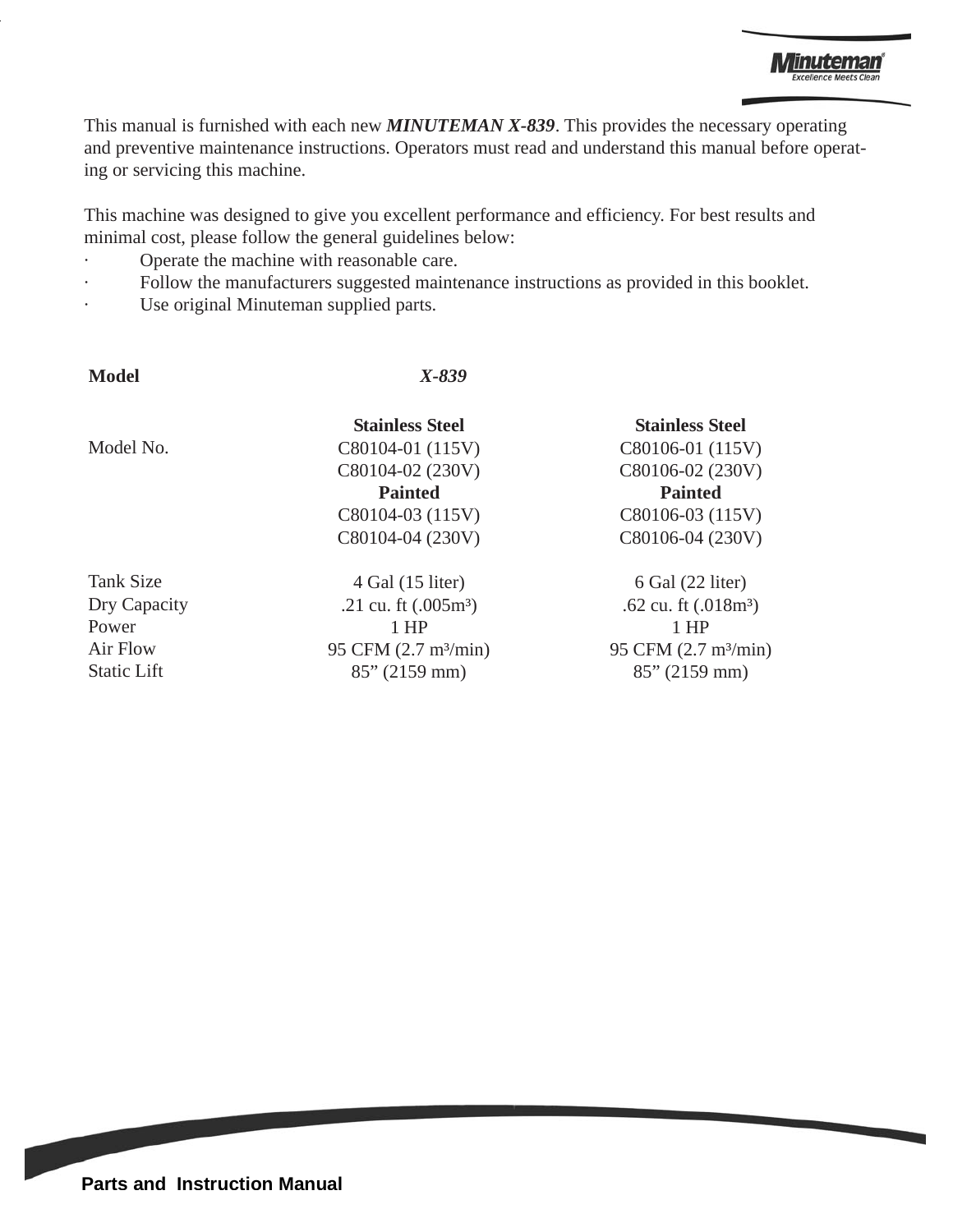

# **Table of Contents**

| Operation and Filter Care Instructions When Used for Asbestos Dust Recovery  3 |  |
|--------------------------------------------------------------------------------|--|
|                                                                                |  |
|                                                                                |  |
| Procedure for Removing Contaminated Filters/Cleaning Contaminated Tank  4      |  |
|                                                                                |  |
|                                                                                |  |
|                                                                                |  |
|                                                                                |  |
|                                                                                |  |
|                                                                                |  |
|                                                                                |  |
|                                                                                |  |
|                                                                                |  |

**Contract Contract Contract Contract Contract Contract Contract Contract Contract Contract Contract Contract Co**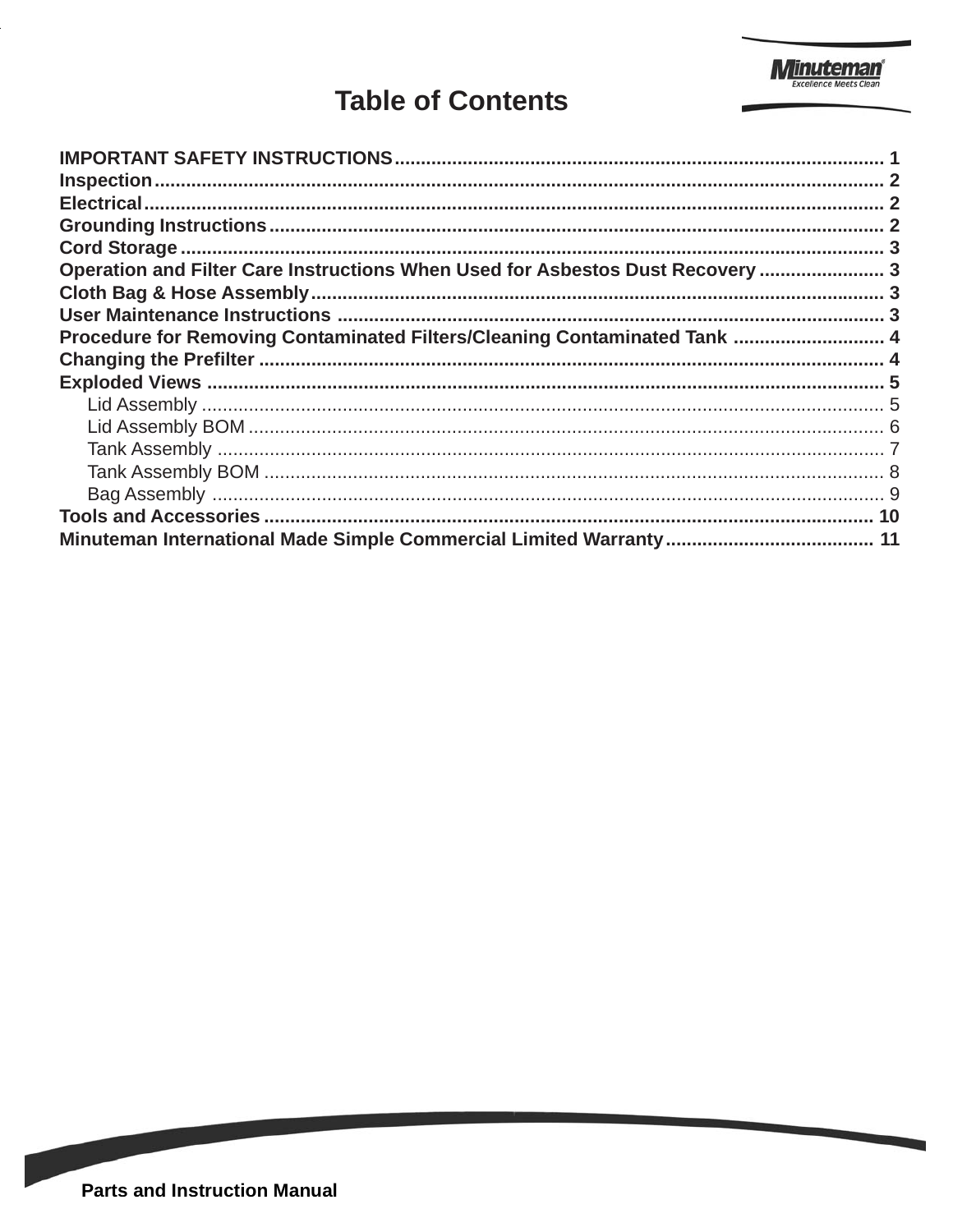# **FOR COMMERCIAL USE ONLY**

# **IMPORTANT SAFETY INSTRUCTIONS**

When using an electrical appliance, basic precautions should always be followed, including the following:

## **READ ALL INSTRUCTIONS BEFORE USING**

## **WARNING** - **To reduce the risk of fire, electric shock, or injury:**

• Do not leave appliance when plugged in. Unplug from outlet when not in use and before servicing.

# **WARNING**

To reduce the risk of electric shock - Do not expose to rain. Store indoors.

- Do not allow to be used as a toy. Close attention is necessary when used by or near children.
- Use only as described in this manual. Use only manufacturer's recommended attachments.
- Do not use with damaged cord or plug. If appliance is not working as it should, has been dropped, damaged, left outdoors, or dropped into water, return it to a service center.
- Do not pull or carry by cord, use cord as a handle, close a door on cord, or pull cord around sharp edges or corners. Do not run appliance over cord. Keep cord away from heated surfaces.
- Do not unplug by pulling on cord. To unplug, grasp the plug, not the cord.
- Do not handle plug or appliance with wet hands.
- Do not put any object into openings. Do not use with any opening blocked; keep free of dust, lint, hair, and anything that may reduce airflow.
- Keep hair, loose clothing, fingers, and all parts of body away from openings and moving parts.
- Do not pick up anything that is burning or smoking, such as cigarettes, matches, or hot ashes.
- Do not use without dust bag and/or filters in place.
- Turn off all controls before unplugging.
- Use extra care when cleaning on stairs.
- Do not use to pick up flammable or combustible liquids such as gasoline or use in areas they may be present.
- Connect to a properly grounded outlet only. See grounding instructions.

# **SAVE THESE INSTRUCTIONS**

**Parts and Instruction Manual Page 1**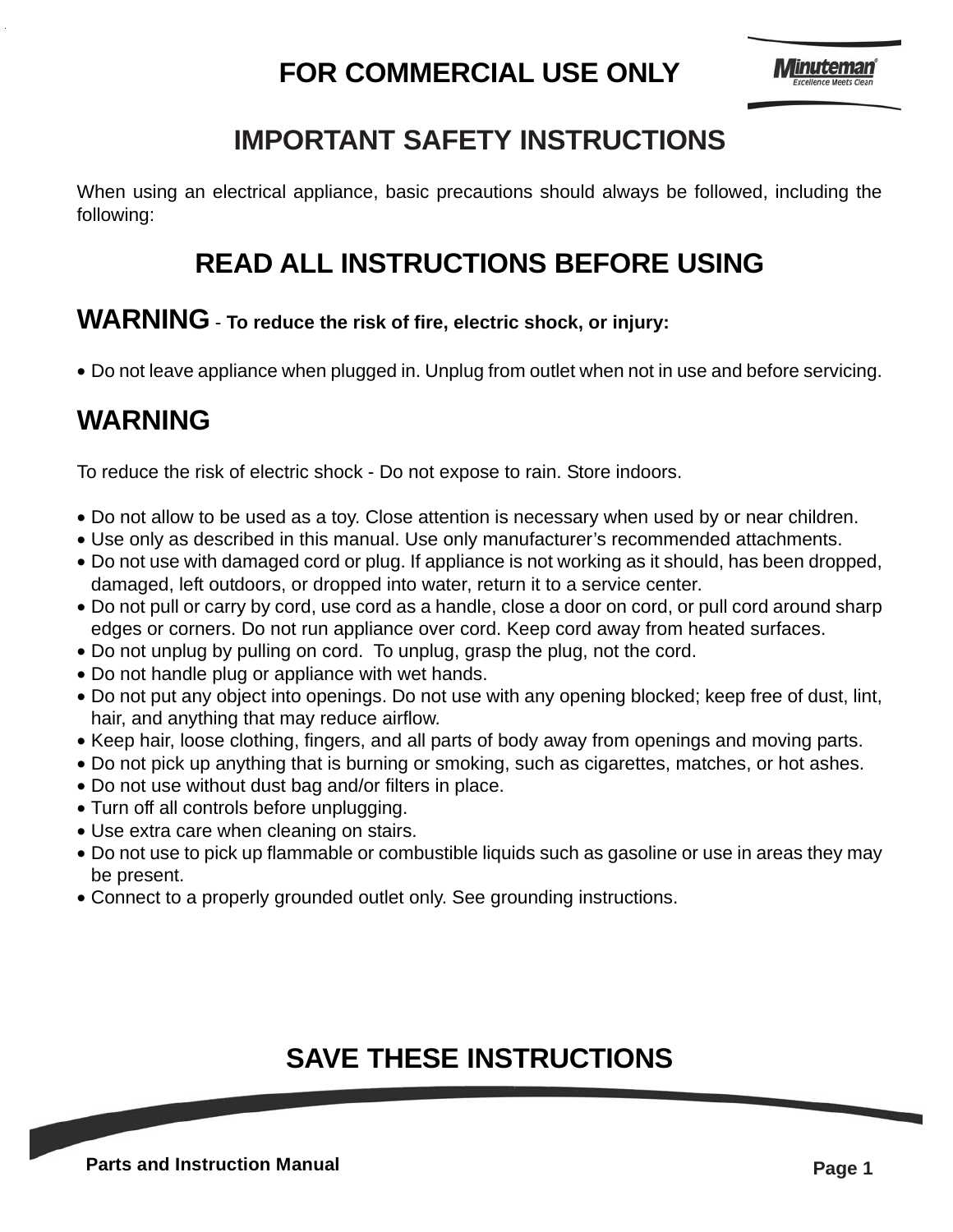# **OPERATING INSTRUCTIONS**



#### **Inspection**

Carefully unpack and inspect your machine for shipping damage. Each unit is tested and thoroughly inspected before shipment, and any damage is the responsibility of the delivery carrier who should be notified immediately.

### **Electrical - 115V**

This machine is designed to operate on a standard 15 amp. 115 volt, 60 hz, AC circuit. Voltages below 105 volts AC or above 125 volts AC could cause serious damage to the motor.

### **Electrical - 230V**

This machine is designed to operate on a standard 16 amp. type L fused 230 volt, 50 hz, AC circuit. Voltages below 200 volts AC or above 250 volts AC could cause serious damage to the motor. I.E.C. Class 1.

# **WARNING**

Electric motors can cause explosions when operated near explosive materials or vapors. Do not operate this machine near flammable materials such as solvents, thinners, fuels, grain dust, etc.

### **Grounding Instructions**

This appliance must be grounded. If it should malfunction or breakdown, grounding provides a path of least resistance for electric current to reduce the risk of electric shock. This appliance is equipped with a cord having an equipment-grounding conductor and grounding plug. The plug must be plugged into an appropriate outlet that is properly installed and grounded in accordance with all local codes and ordinances.

**DANGER** - Improper connection of the equipment-grounding conductor can result in a risk of electric shock. Check with a qualified electrician or service person if you are in doubt as to whether the outlet is properly grounded. Do not modify the plug provided with the appliance — if it will not fit the outlet, have a proper outlet installed by a qualified electrician.

This appliance is for use on a nominal 120-volt circuit and has a grounding plug that looks like the plug illustrated in sketch A below. Make sure that the appliance is connected to an outlet having the same configuration as the plug. No adapter should be used with this appliance.



**Parts and Instruction Manual Page 2 Page 2**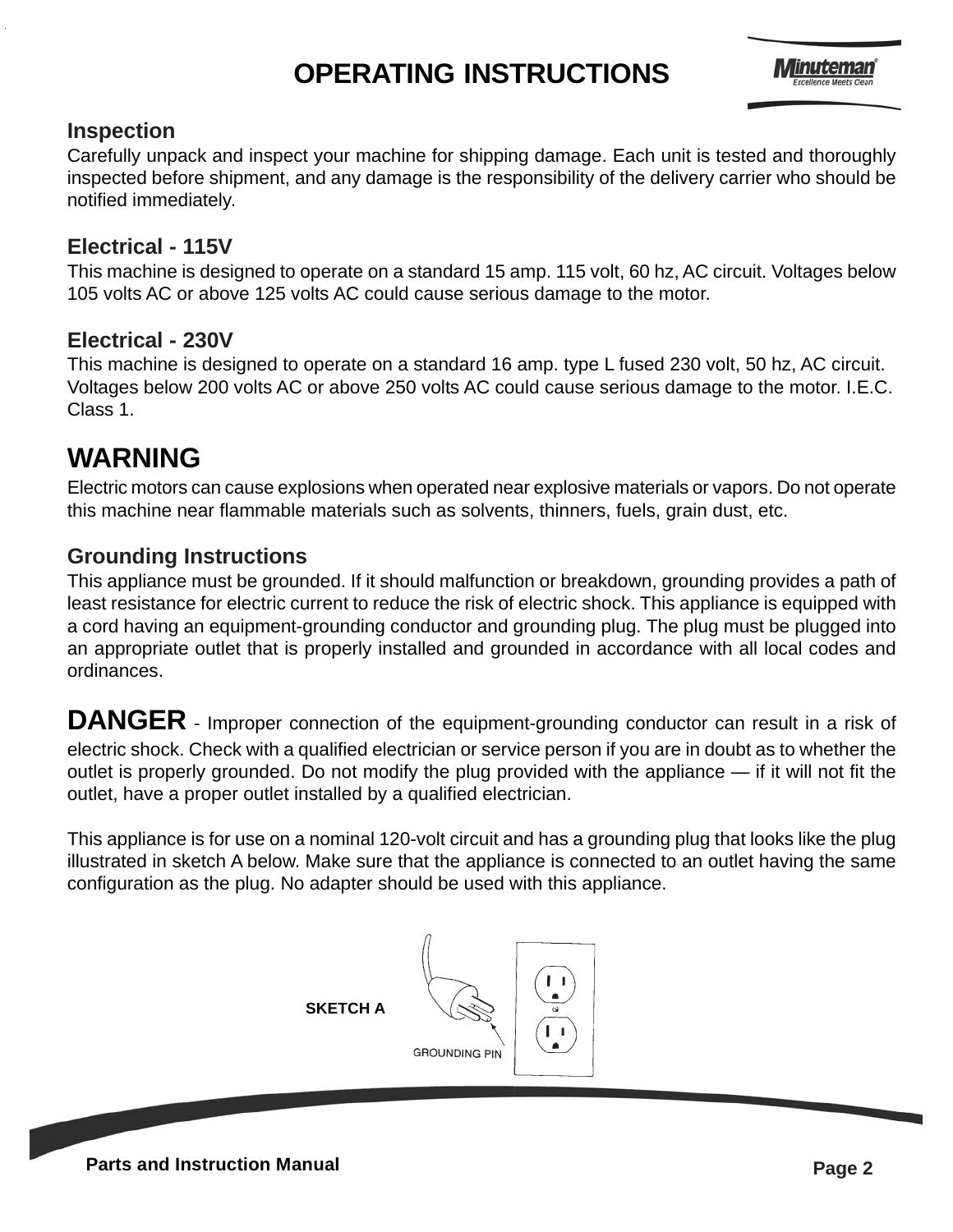## **User Maintenance Instructions**

All service and repair should be performed by a qualified vacuum service representative or electrician. No user serviceable components are employed in the electrical vacuum lid head assembly. No lubrication of the motor is required.

### **Cloth Bag & Hose Assembly**

Cloth bag and hose assy. are user maintenance items and can be replaced when worn out. Cloth bags can be maintained by blowing dust off of the bag and then laundered. Cloth bags should be completely dryed before re-installing into machine. For optimum performance, empty and clean filter bag regularly. A clogged and dirty bag restricts the flow of air and results in reduced vacuum. The Hose Assy. can be maintained by wiping off with a dampened cloth of mild liquid soap and water, then allowed to dry.

## **Cord Storage**

While not in use storage can be accomplished by winding cord around motor lid assy. Cord should be completely unwound from Lid Assy. during operation.

- Do not use with damaged cord or plug. If appliance is not working as it should, has been dropped, damaged, left outdoors, or dropped into water, return to service center.
- Do not pull or carry by cord, use cord as handle, close a door on cord, or pull cord around sharp edges or corners. Do not run appliance over cord. Keep cord away from heated surfaces.
- Do not unplug by pulling cord. To unplug, grasp the plug, not the cord.
- Do not handle plug or appliance with wet hands.
- Always unplug the machine when removing the head off the tank. This equipment should be stored indoors and not exposed to rain.

## **Operation and Filter Care Instructions When Used for Asbestos Dust Recover (X-839-6)**

The Minuteman Asbestos Vacuum has been specifically designed to clean up fibrous asbestos and asbestos dust of all types. Special filters reduce the incidence of airborne dust that would be created by any other method of cleaning.

During the removal of asbestos dust, do not sweep, scoop, shovel, or in any manner handle other than by vacuuming.

Do not at any time attempt to bypass, remove, substitute or by any other means change the filter bags used in this vacuum. Use only approved Minuteman Asbestos Vacuum filters and filter bags.

Before attempting to use and before cleaning, be certain that you fully understand the instructions given for the setting up or cleaning/changing of filters of this vacuum.

Since each facility has its own individual and unique cleaning problems, it is suggested that you use the following guidelines in determining the length of time between filter changes.

In light cleaning situations (i.e. dust in brake drums and truing of brake shoes) change filters once a day unless you have determined by checking that a shorter or longer period of time would be necessary to meet 5 to 10 pounds of material.

### **TANK/FILTER SET-UP PROCEDURE**

- 1. Take the paper bag that has the cardboard collar attached and open it up by gently pulling the folds apart.
- 2. You will notice two creases on the top side of the collar; carefully bend the ends down (toward) the bag.
- 3. Insert this bag into the tank and push it to the bottom.
- 4. Locate the cardboard collar around the intake tube and gently work it up past the raised ring that runs around the tube.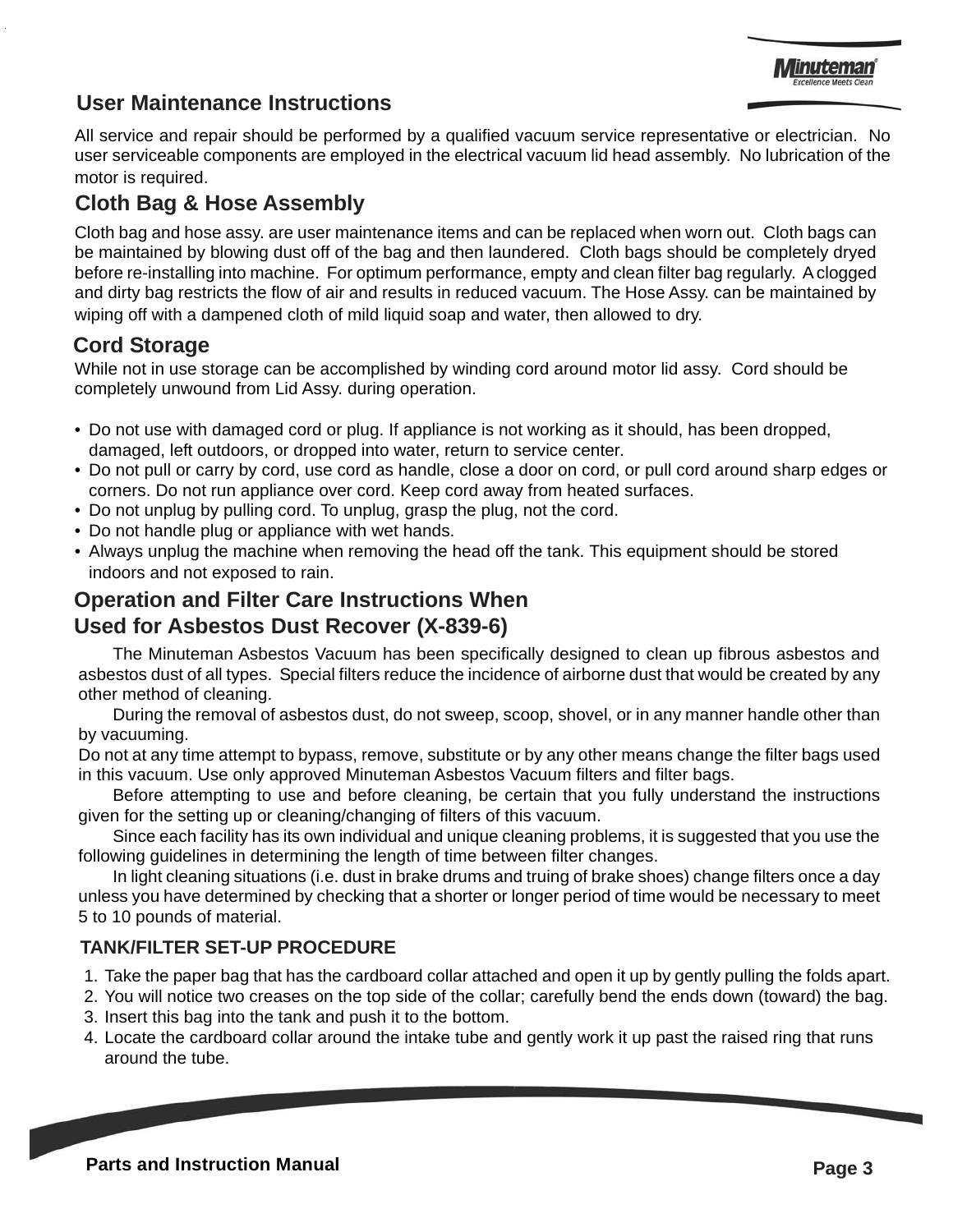- 5. Take the paper filter protector bag and insert it into the tank and snap the elastic band around the rim of the tank. ( About 2 inches of the bag should be outside of the tank.)
- 6. Place the cloth filter bag onto and into the tank.
- 7. Place the formed wire basketinto the the cloth bag with wire ring toward the bottom of the tank.
- 8. Position the lid onto the tank.
- 9. Snap the lid latches into place.

 For proper cleaning of tank and removal/changing of filters, see "Procedure for Removing Contaminated Filters and for Cleaning of Contaminated Tank."

#### **Procedure for Removing Contaminated Filters**

#### **and for Cleaning of Contaminated Tank**

For the benefit of your health, you should always wear a face mask approved for use with asbestos any time you are using or cleaning this vacuum cleaner. You should also wear gloves.

- 1. Unplug machine from power source.
- 2. Carefully and slowly remove lid only (be sure you have not accidentally lifted the cloth filter bag at the same time). Set the lid/ filter assembly aside.
- 3. Gently tap the inside of the cloth bag to loosen any particles that may be on the opposite surface. Do this all around the inside surface of the bag.
- 4. Gently remove the cloth bag and set aside.
- 5. Carefully undo the elastic band from around the tank and push the entire bag "slowly" into the tank. Do not allow the elastic band to snap the bag closed.
- 6. Using a wiping cloth, dampened with water (not soaking wet), wipe down all of the exposed surfaces inside to the tank; put the cloth aside, do not discard.
- 7. Carefully and "very" slowly, push the paper bag down and off of the intake tube, using the attached cardboard collar. After the collar is removed from the intake tube, take the damp cloth and wipe off any surfaces that were not previously wiped; at this time, re-wipe the entire inside of the tank and drop the wiping cloth into the plastic bag.
- 8. CAUTION: Hazardous materials must be disposed of properly. Never throw contaminated debris in your usual trash receptacle. Place debris in a plastic bag or can marked "HAZARDOUS MATERIALS" and take to a hazardous waste handler.
- 9. For proper assembly of new filters, see "Tank/Filter Set-Up Procedure."

#### **Changing The Prefilter**

The prefilter should be changed, using all of the precautions previously mentioned. The prefilter should be changed when any of the following takes place:

- 1. Anytime there is an indication of a filter tear during normal operation of the unit. This tear could be in any of the filters used. a. paper dust containment bag
	- b. paper bag protector
	-
	- c. cloth filter bag
	- These tears would show up during the tank clean-out procedure, or....
- 2. Every other tank clean-out period.
	- To change the prefilter, do the following before you do Step #3 of the normal clean-out procedure.
	- a. Wipe down all of the exposed surfaces on the underside of the removed lid, using the dampened wiping cloth (see Step #6).
	- b. Remove the prefilter from the high efficiency filter. Be careful so as not to damage or puncture the paper media used in the final filter. Do not attempt to clean the pink impact filter in any way; dispose of by placing it into the tank you are now in the process of cleaning. DO NOT USE ANY TOOLS TO REMOVE THE PREFILTER.
	- d. Before proceeding any further in cleaning the tank, first place a new prefilter (one only) onto the U.L.P.A. filter.
	- e. You may now proceed with Step #3.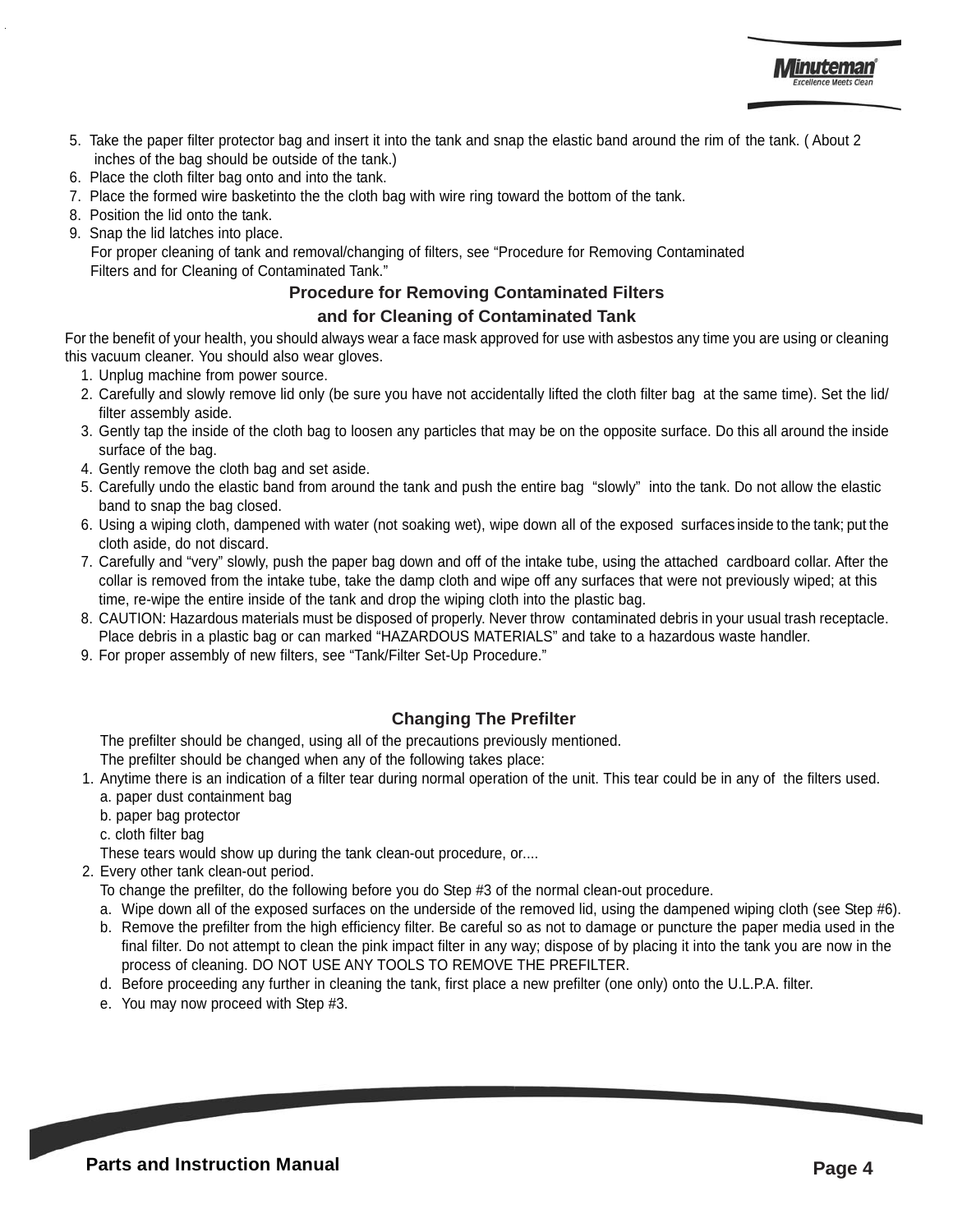

**Parts and Instruction Manual Page 5 Page 5**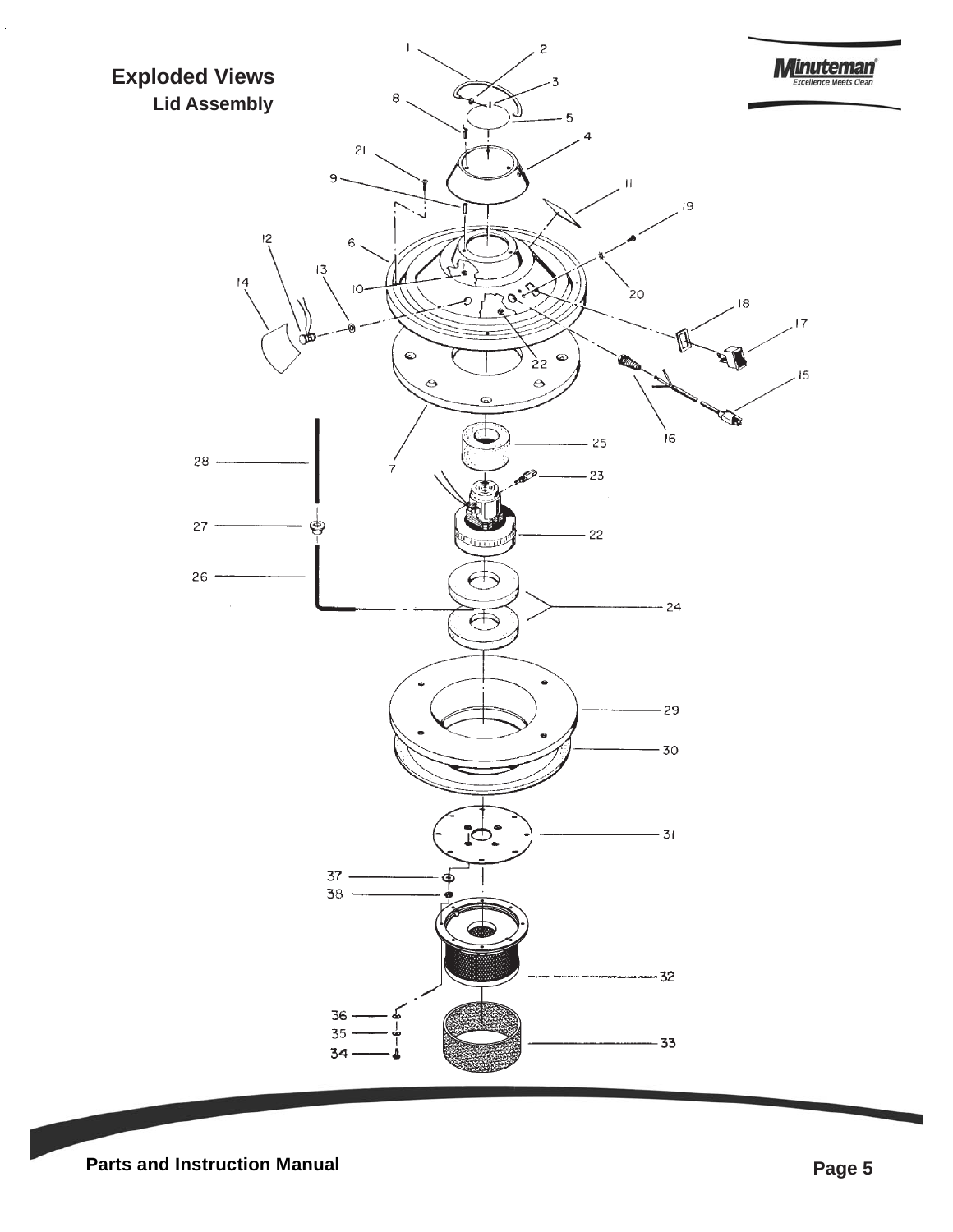J.

| <b>ITEM</b>      | PART NO.                                  | QTY.                                       | <b>DESCRIPTION</b>                                                                        |
|------------------|-------------------------------------------|--------------------------------------------|-------------------------------------------------------------------------------------------|
| 1                | 827743                                    | 1                                          | <b>HANDLE</b>                                                                             |
| $\overline{2}$   | 711505                                    |                                            | 2 WSR-FLT 1/4                                                                             |
| $\mathbf{3}$     | 711803                                    | $\overline{2}$                             | PIN-COTTER 06 X .75                                                                       |
| $\overline{4}$   | 831480                                    | $1 \qquad \qquad$                          | <b>MOTOR CAP</b>                                                                          |
| 5                | 715128                                    | $\overline{1}$                             | DECAL-COLOR BAR P85 HEPA                                                                  |
| 6                |                                           |                                            | LID-MOTOR COVER PV6 PLATED                                                                |
| $\overline{7}$   | $760243$ PLT 1<br>760242PLT 1<br>712823 3 |                                            | MOTOR HOLDDOWN P85 PLT                                                                    |
| 8                |                                           |                                            | SCR-THUMB 10-24 X 1 ZINC                                                                  |
| 9                | 831652                                    | 3 <sup>1</sup>                             | SPACER-.264 X .344 X .750 ALM                                                             |
| 10 <sup>°</sup>  | 712908                                    | 3 <sup>1</sup>                             | NUT-FLANGED WIZZ 10-24                                                                    |
| $11 -$           | 715115                                    |                                            | 1 DECAL-WARNING PV DRY                                                                    |
| 12               | 740088                                    |                                            | 1 SWITCH-VAC LIGHT SENSOR                                                                 |
| 13               | 711715                                    |                                            | 1 RETAINING RING-EXT .75                                                                  |
| 14               | 715069                                    |                                            | 1 DECAL-FILTERS CHECK                                                                     |
| 15 <sub>15</sub> | 381020                                    | $\begin{array}{c} 1 \\ 1 \\ 1 \end{array}$ | CORD-16GA-3 50FT MED GREY (115V)                                                          |
| <b>15A</b>       | 740600                                    |                                            | CORD-EUROPEAN F3 G1.5MM 50FT BLACK (240V)                                                 |
| 16               | 833237                                    | $1 \quad \blacksquare$                     | <b>STRAIN RELIEF</b>                                                                      |
| 17               | 809754                                    |                                            |                                                                                           |
| 18               | 450088                                    |                                            | SPACER-SWITCH, FOAM                                                                       |
| 19               | 710355                                    |                                            | SCR-MC RD HD 10-32 X .50 ZINC                                                             |
| 20               | 711553                                    |                                            | 1<br>SWITCH-ROCKER<br>1<br>SPACER-SWITCH, F<br>2<br>SCR-MC RD HD 10-3<br>WSR-INT LOCK #10 |
| 21               | 711126                                    | $4\overline{ }$                            | SCR-ST-B 10 X .75                                                                         |
| 22               | 380001-4 1                                |                                            | MOTOR-VAC BYPASS 120V (ECM)                                                               |
| 22A              | 380054                                    | $1 \quad \blacksquare$                     | MOTOR-VAC 240V                                                                            |
| 23               | 380005                                    | $\frac{2}{2}$                              | CARBON BRUSH REPLACEMENT (ECM)                                                            |
| 23A              | 380028                                    |                                            | BRUSH-CARBON REPLACEMENT                                                                  |
| 24               | 828995                                    | $\overline{2}$                             | GASKET-NEOP 2.5X6X.62                                                                     |
| 25               | 380064                                    | $1 \quad$                                  | RING, FOAM                                                                                |
| 26               | 760213                                    | $1 \qquad \qquad$                          | <b>VENTURI TUBE</b>                                                                       |
| 27               | 760904                                    | 1                                          | BUSHING-SNUB .375 X .469 X .438 NYL                                                       |
| 28               | 760212                                    | $1 \quad \blacksquare$                     | <b>VAC SENSOR TUBE</b>                                                                    |
| 29               | 760248                                    | $1 -$                                      | LID-MOTOR W/STUDS                                                                         |
| 30               | 290031                                    | 1                                          | LID GASKET 294/6 DIECUT                                                                   |
| 31               | 110012                                    | 1                                          | PLATE, MOUNTING                                                                           |
| 32               | 110039                                    | $\overline{1}$                             | FILTER-ULPA, X839 SERIES                                                                  |
| 33               | 110030PKG 1                               |                                            | PREFILTER SLEEVE, 829/839, PKG OF 6                                                       |
| 34               | 710329                                    | 8                                          | SCR-MC 8-32 X .50 ZINC                                                                    |
| 35               | 711552                                    | 8                                          | <b>WSR-INT LOCK #8</b>                                                                    |
| 36               | 711502                                    | 8                                          | WSR-FLT#8                                                                                 |
| 37               | 711519                                    | 4                                          | WSR-FLT .25 X 1.01 X .06                                                                  |
| 38               | 711373                                    | 4                                          | NUT-NYLOC 1/4-20                                                                          |
| ***              | 839685                                    | 1                                          | LID ASY COMPLETE W/ULPA 115V                                                              |
| ***              | 839686                                    | 1                                          | LID ASY COMPLETE W/ULPA 230V                                                              |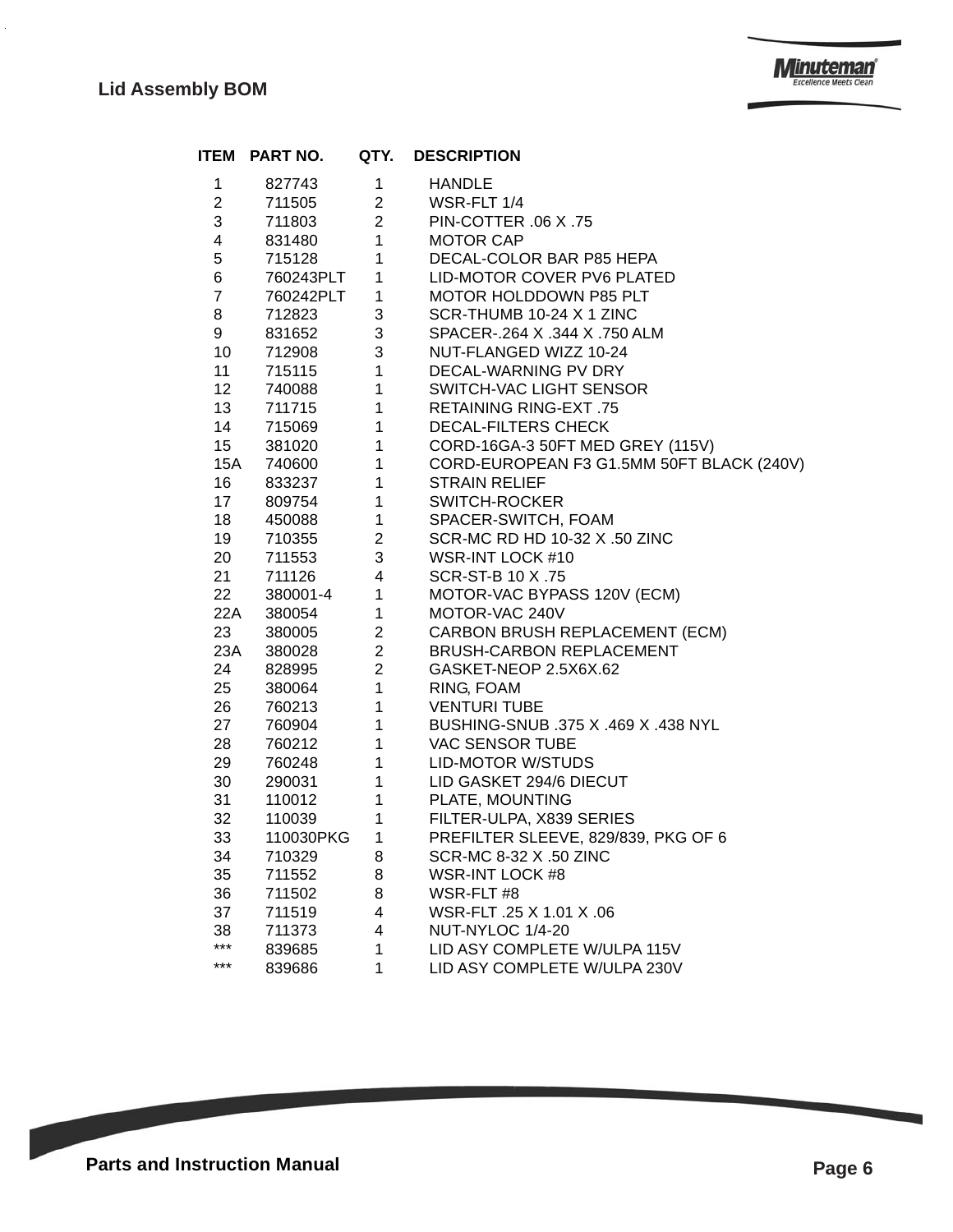

## **Tank Assembly**

 $\hat{\mathcal{L}}$ 

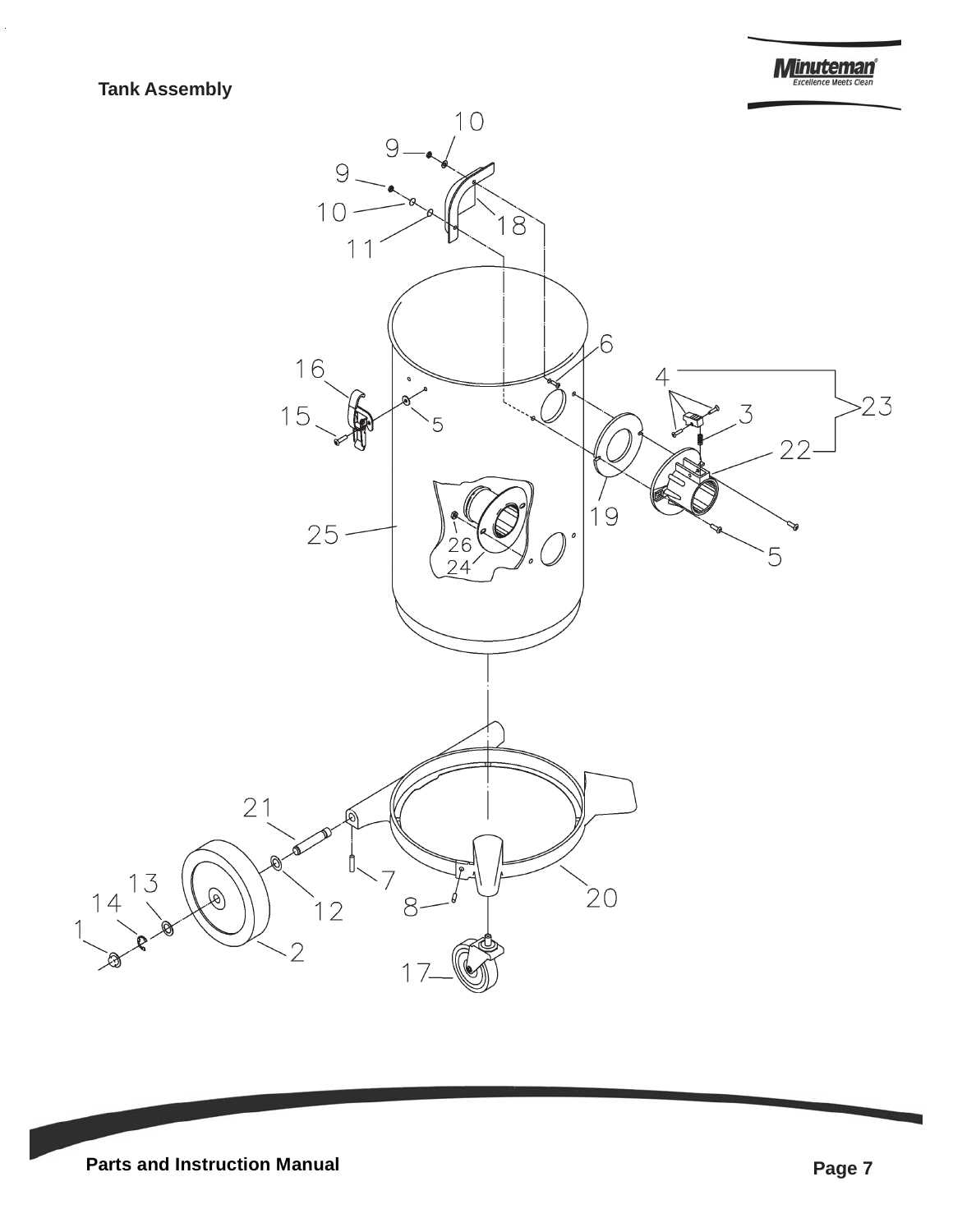$\hat{\mathcal{L}}$ 

| ITEM           | PART NO.    | QTY.            | <b>DESCRIPTION</b>                   |
|----------------|-------------|-----------------|--------------------------------------|
| 1              | 130032      | $\overline{2}$  | <b>CAP, RETAINER</b>                 |
| $\overline{2}$ | 760083      | $2^{\circ}$     | WHEEL-6" 6-105 .5 ID                 |
| 3              | 390002      | $\sim$ 1        | SPRING-RETURN (390001)               |
| 4              | 390001      | 1               | MLDED TRIGGER W/ 2 PINS              |
| 5              | 712824      | $2^{\circ}$     | SCR-MC 10-24 X .75 TRUSS HD STL ZINC |
| 6              | 710530      | 1               | SCR-MC 8-32 X .50 BRS                |
|                | 7 711005    | $4\overline{ }$ | SK 1/4-20 X .31                      |
| 8              | 711006 3    |                 | SK 1/4-20 X .62                      |
| 9              | 712638      | $4\overline{ }$ | NUT HEX 10-24 SS NYLOC               |
| 10             | 712764      | 3 <sup>7</sup>  | <b>WSR #10 SS</b>                    |
| 11             | 711503   4  |                 | WSR-FLT #10 (SPECIAL FLAT WASHER)    |
|                | 12  711524  | 2 <sup>7</sup>  | WSR-WAVE .52 X .87 X .01             |
|                | 13 711594   | $\overline{2}$  | WSR-FLT .56 X .88 X .03 NICKEL       |
| 14             | 711713 2    |                 | RET RING-E EXT .50                   |
|                | 15 711915   | $4\overline{ }$ | RIVET-TUBE .19X.28 NI PL             |
|                | 16  761054  | 2 <sup>1</sup>  | <b>LATCH</b>                         |
| 17             | 280016      | $\overline{2}$  | CASTER-3" W/ 3/8 X 5/8 STEM          |
| 18             | 900035      | 1               | DEFLECTOR, INTAKE                    |
| 19             | 390087      | 1               | <b>GASKET DIECUT VNN</b>             |
| 20             | 900055PTD 1 |                 | <b>BRKT-WHEEL ASSY</b>               |
| 21             | 900066      | $\mathbf{2}$    | AXLE                                 |
| 22             | 390101      | 1               | INTAKE ALUMINUM                      |
| 23             | 390110      | 1               | INTAKE ASSEMBLY ALUMINUM             |
|                | 24 750118   | 1               | <b>INTAKE ASSY TUBE 4/6 GAL</b>      |
|                | 25A 900107  | $\mathbf 1$     | TANK, 4 GAL SS HI INTAKE             |
| 25B            | 900083      | 1 <sub>1</sub>  | <b>TANK 4 GAL PTD HI INTAKE</b>      |
|                | 25C 900093  | 1               | <b>TANK 6 GAL SS LO/INTAKE</b>       |
| 25D.           | 900092      | 1               | TANK 6 GAL PTD LO/INTAKE             |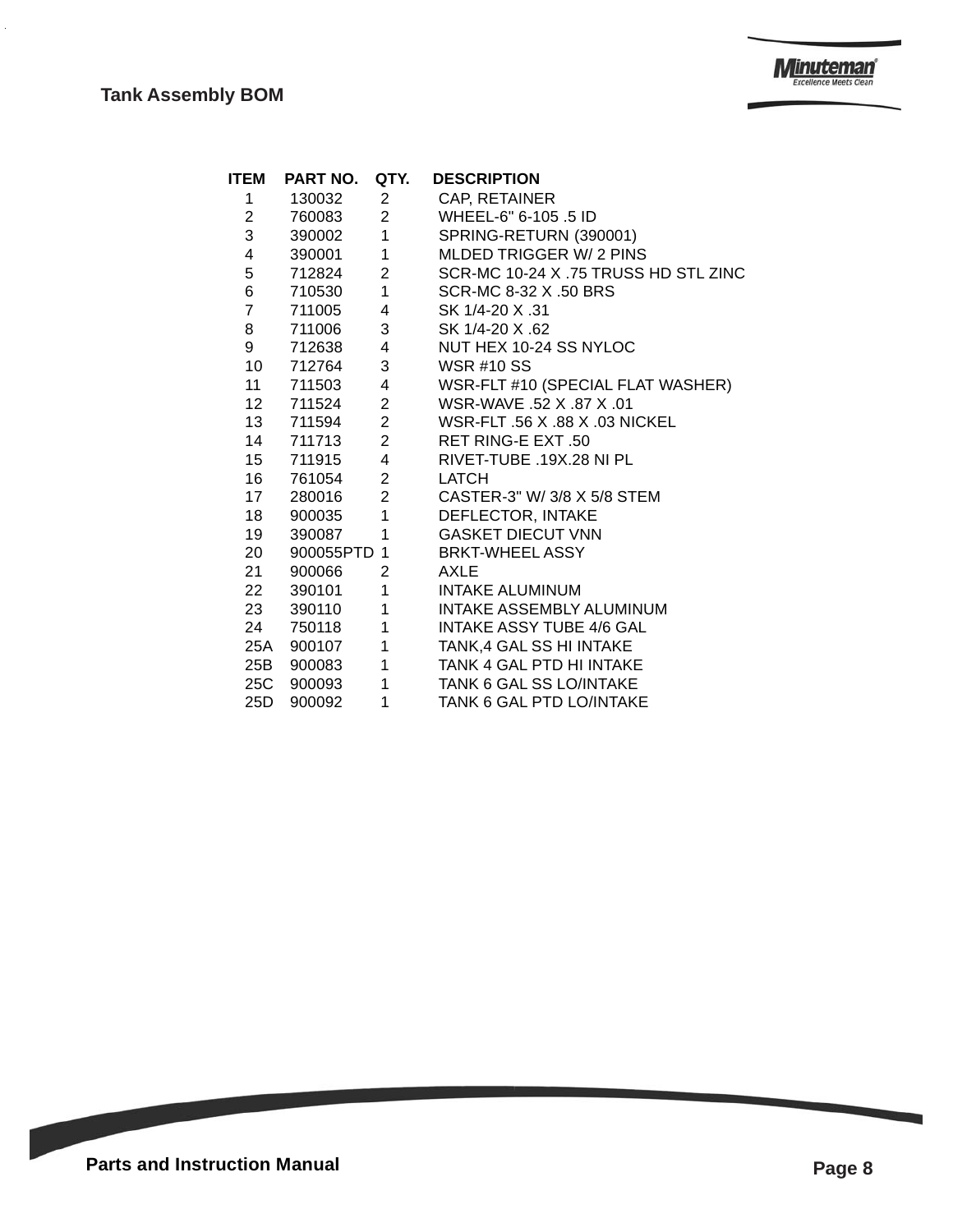

#### **ITEM PART NO. QTY. DESCRIPTION**

| 1  | 711909      | Δ              | RIVET-POP .19 X .44 AL       |
|----|-------------|----------------|------------------------------|
| 2  | 712764      | Δ              | <b>WSR #10 SS</b>            |
| 3  | 760244MCH 1 |                | PLASTIC BAG FRAME W/HOLE     |
| 4  | 760406PLT   | $\overline{1}$ | <b>BAG FRAME 6GAL PLATED</b> |
| 5. | 805040      | 1.             | BAG, CLOTH BAG ONLY 6G       |
|    |             |                |                              |

- 
- **GAL PLATED** AG ONLY 6G
- \*\*\* 800056 1 BAG ASY W/FRAME 6 GAL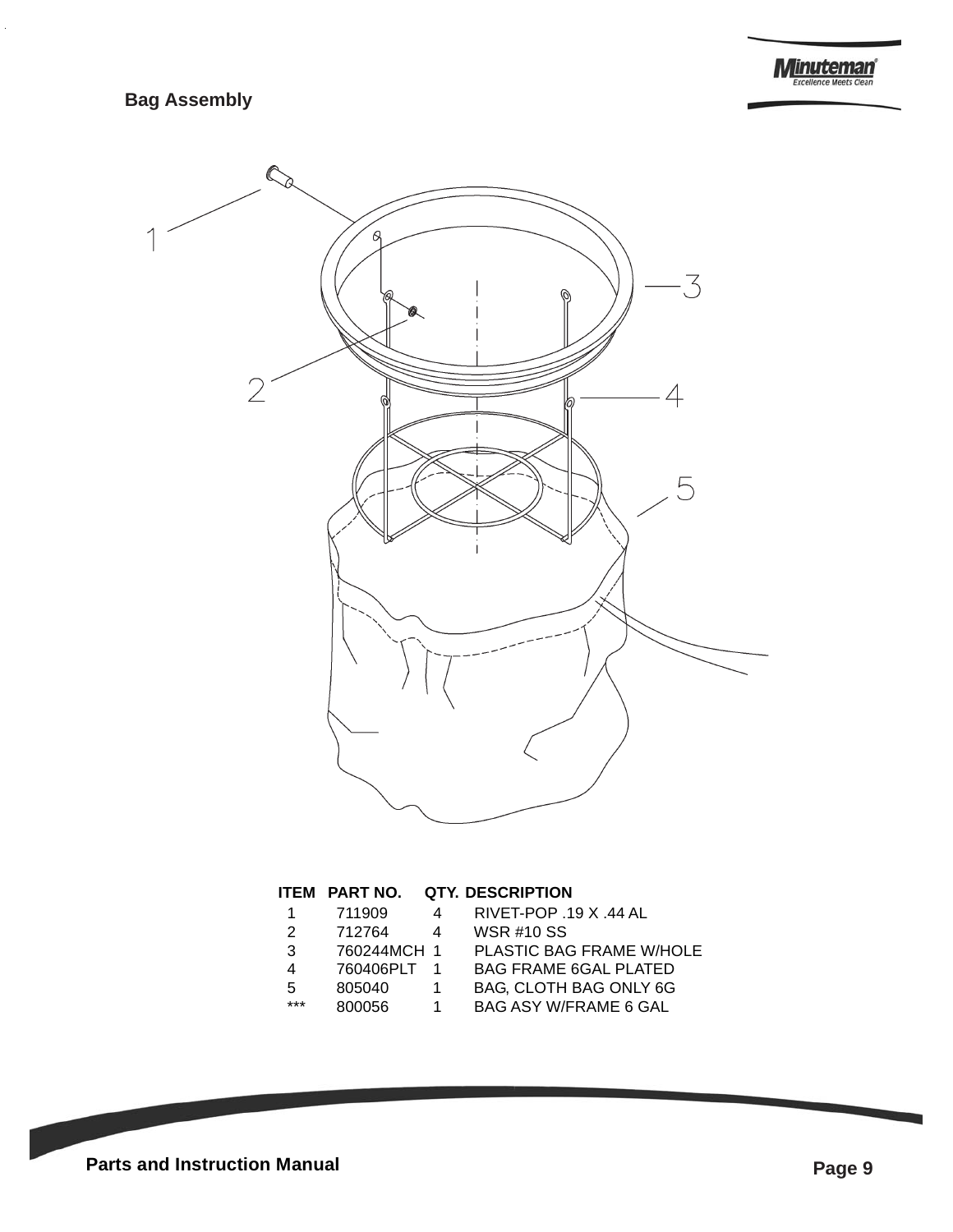## **Tools and Accessories**

 $\hat{\boldsymbol{\epsilon}}$ 

**Minuteman** 

|   | Part No.         | <b>Description</b>                                                  |
|---|------------------|---------------------------------------------------------------------|
| Д | 800083<br>804006 | Dust Brush Complete 1-1/2"<br>Dust Brush Complete 1-1/4"            |
| Β | 800035<br>829562 | 12" Crev Tool Complete 1-1/2"<br>12" Crev Tool Complete 1-1/4"      |
| C | 761228           | Wand Asy 1-1/2" Complete                                            |
| D | 800317<br>829849 | Hose Assy. 1-1/2" x 10'<br>Hose Assy. 1-1/4" x 10'                  |
| E | 800603           | 14" Floor & Rug Tool                                                |
| F | 829564           | 5" Upholstery Tool 1-1/4"                                           |
|   | 384003PKG        | Disposable Paper Replacement<br><b>Filter Bags</b><br>Package of 10 |
| Н | 110030PKG        | <b>Pre-Fliter Sleeve</b><br>Package of 6                            |
|   | 761177PKG        | Disposable Paper Filter Protector<br>Package of 10                  |
|   | 808025<br>804008 | Adapter 1-1/2"<br>Adapter 1-1/4"                                    |